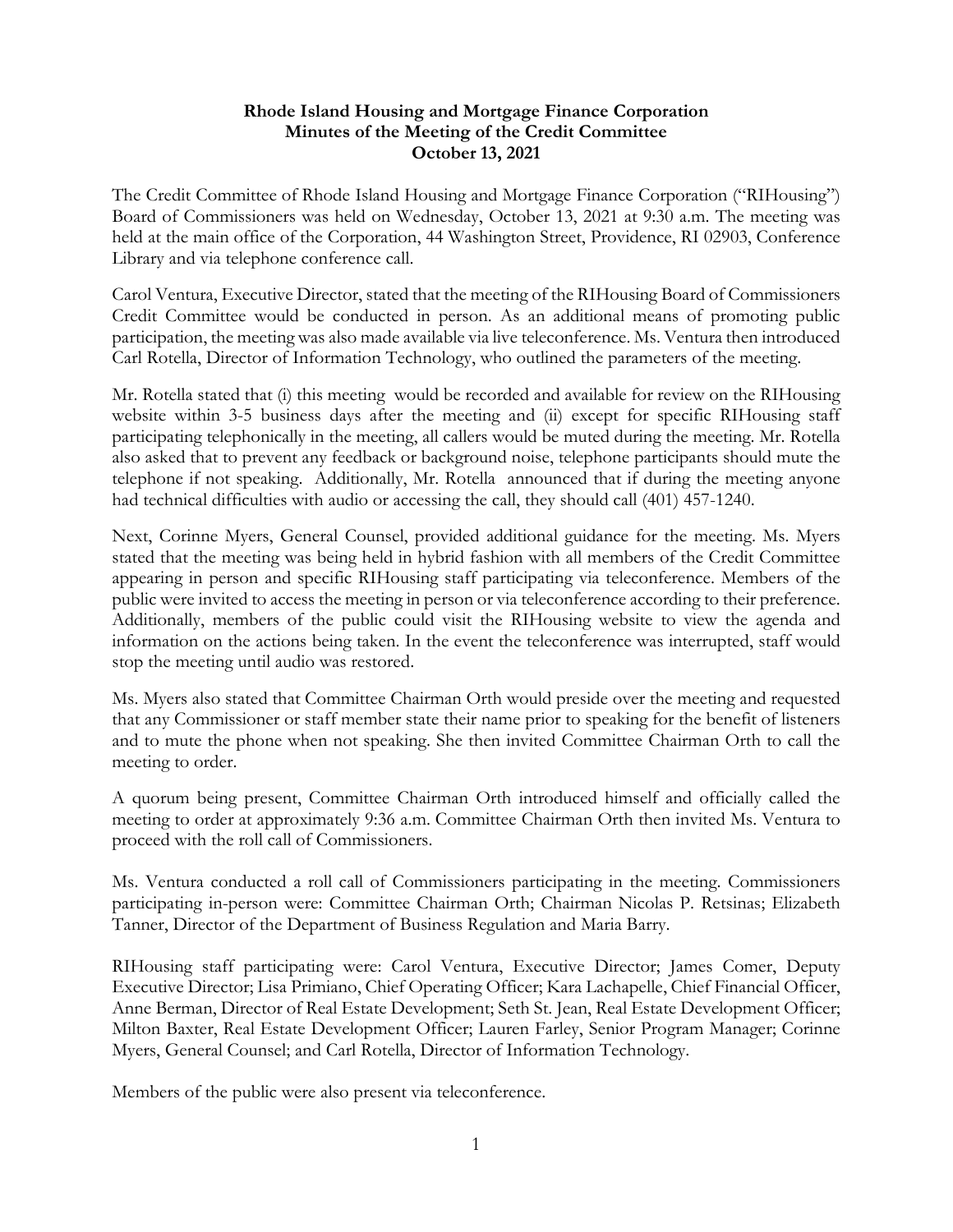The following matters were then discussed by the Committee.

1. Approval of Minutes of the Credit Committee Meeting Held on August 11, 2021

Committee Chairman Orth asked for a motion and a second for the approval of the minutes of the Credit Committee meeting held on August 11, 2021. A motion was made by Commissioner Barry and seconded by Commissioner Tanner.

There being no discussion, Corinne Myers, General Counsel conducted a voice vote of the Commissioners for the Approval of the minutes of the Credit Committee Meeting held on August 11, 2021. The commissioners unanimously voted to approve the minutes.

Ms. Myers then stated that the following was unanimously adopted:

- VOTED: That the minutes of the Credit Committee Meeting held on August 11, 2021 are hereby approved.
	- 2. Recommendation for Revised Firm Approval of Financing for Lincoln Lofts (Lincoln)

Committee Chairman Orth recognized Milton Baxter, Real Estate Development Officer who made the presentation.

Mr. Baxter said that staff was seeking revised firm approval of a RIHousing taxable first mortgage loan for Lincoln Lofts (the "Development"). The original amount of the loan was \$700,000.00; the new proposed loan amount is \$1,000,000.00. Dakota Partners, Inc. ("Dakota" or the "Developer") is the developer and LL Owner, LLC is the borrower ("LL Owner" or "Borrower").

Lincoln Lofts is a recently completed 45-unit affordable housing development in Lincoln, Rhode Island, which was an adaptive reuse historic mill conversion. Dakota previously received an allocation of 2018 Low-Income Housing Tax Credit and firm approval of a permanent RIHousing taxable first mortgage loan, a HOME program loan, a Housing Trust Fund loan, and a Capital Magnet Fund ("CMF") loan. Construction of Lincoln Lofts commenced in June 2018 and was completed in November 2020. The Development has been fully occupied since January 2021.

The final total development costs for Lincoln Lofts were \$735,557.00 more than projected when this project commenced in June 2019. The increase in development costs was the result of design and scope changes required by the State Historic Preservation Office to comply with the requirements of the Federal Historic Tax Credit program, lead paint remediation costs, and increased costs associated with subpar and incomplete work by framing and masonry subcontractors that were not recouped through arbitration or legal proceedings.

The financing gap created by the additional total development costs is being filled with additional federal historic tax credit equity, a Lead Remediation loan of \$277,150.00 from RIHousing, additional deferral of developer fee of more than \$100,000.00, and the requested increase of \$300,000.00 for the first mortgage loan.

Committee Chairman Orth thanked Mr. Baxter for the presentation and asked for a motion and a second to recommend to the Board of Commissioners Revised Firm Approval of Financing for Lincoln Lofts (Lincoln.)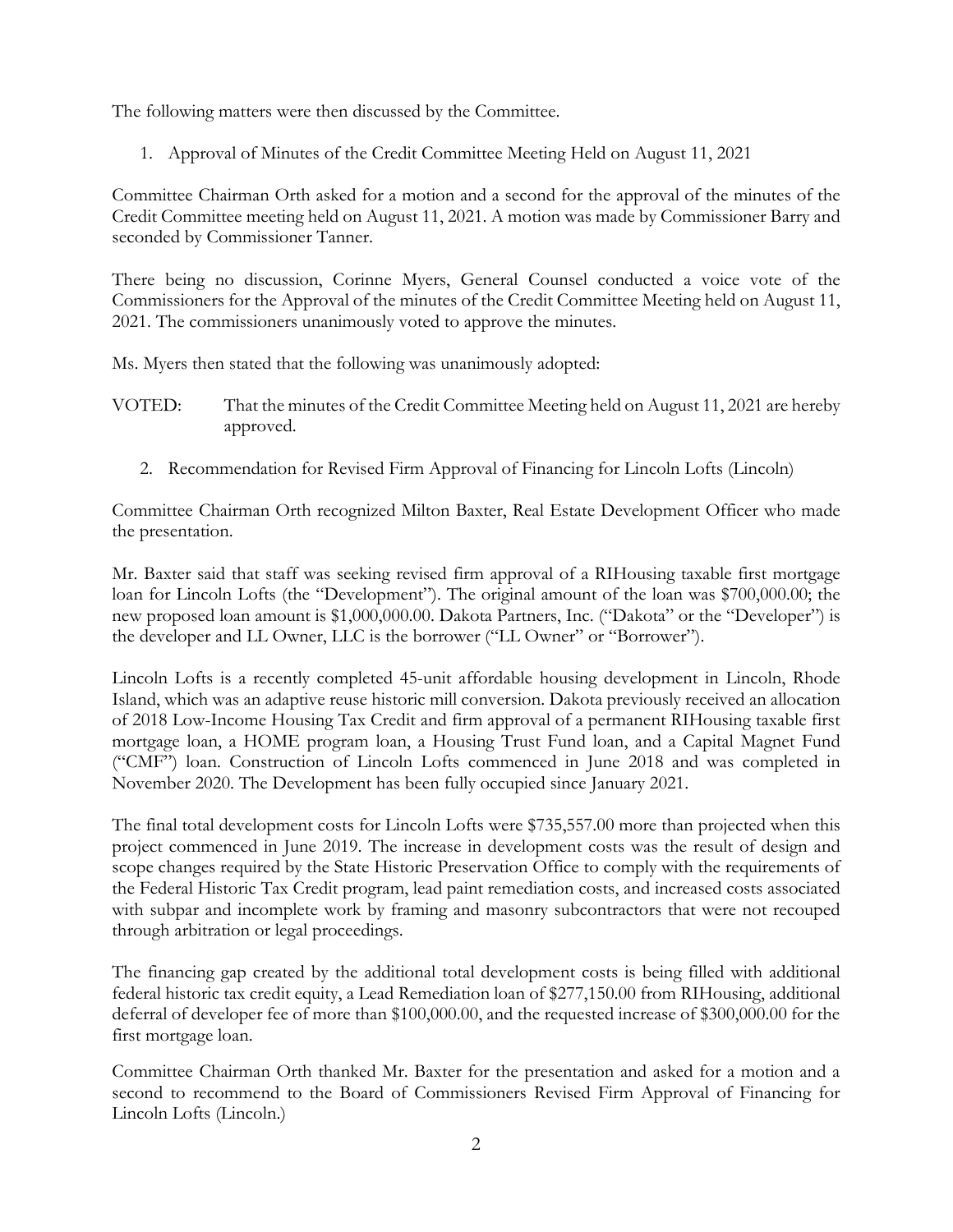A motion was duly made by Commissioner Barry and seconded by Commissioner Tanner.

Following the motion, Committee Chairman Orth asked if anyone had questions or comments.

Chairman Retsinas asked if there had been a fire at this location. Mr. Baxter confirmed that the development did not sustain a fire.

Commissioner Barry asked if the original scope of work included provisions for additional expenses. Mr. Baxter explained that a 10% contingency is included in the scope; however due to unforeseen structural design issues, and additional site and pipe work, the developer utilized the contingency. Ms. Berman further elaborated by saying that it's not uncommon for mill properties to encounter additional expenses once they begin work. However, the total development per unit costs is well within guidelines. Reasonable due diligence was performed, and staff appropriately increased the first mortgage to address the additional requested funds.

Commissioner Orth inquired if lead abatement was included in the original contract. Ms. Berman verified that lead abatement was included; however due to the preservation regulations, there was additional cost associated with the manner the brick needed to be treated.

Commissioner Barry also wondered if the developer experienced any COVID-related issues. Mr. Baxter noted that there were a few minor issues in the beginning of the pandemic, but they were minimal.

Corinne Myers, General Counsel, then conducted a voice vote of the Commissioners. The commissioners unanimously voted to approve the motion.

Ms. Myers officially stated that the recommendation for Revised Firm Approval of Financing for Lincoln Lofts (Lincoln) was unanimously approved.

3. Recommendation for Preliminary Approval of Financing for Factory and Main Street Apartments (Cumberland)

Committee Chairman Orth mentioned that Seth St. Jean, Real Estate Development Officer would summarize this transaction for Factory and Main Street Apartments.

Ms. Berman introduced Mr. St. Jean and informed the Committee that he is a new Development Officer who has joined RIHousing from Connecticut Housing Finance Authority.

Mr. St. Jean said that the request was for preliminary approval of a RIHousing tax-exempt construction loan in an amount not to exceed \$4,000,000.00 and a taxable permanent loan not to exceed \$300,000.00 for Factory and Main Street Apartments ("FM" or the "Development"). Valley Affordable Housing Corp. ("VAH" or the "Developer") is the developer.

This preliminary approval will support the acquisition and rehabilitation of three existing portfolios, combining them into a single low-income housing tax credit project. The 75 units are in 18 buildings in scattered sites across a tight geographic area. The units and buildings are in average condition. Fifteen of the buildings were built in 1870 and three of the buildings were built in 2003.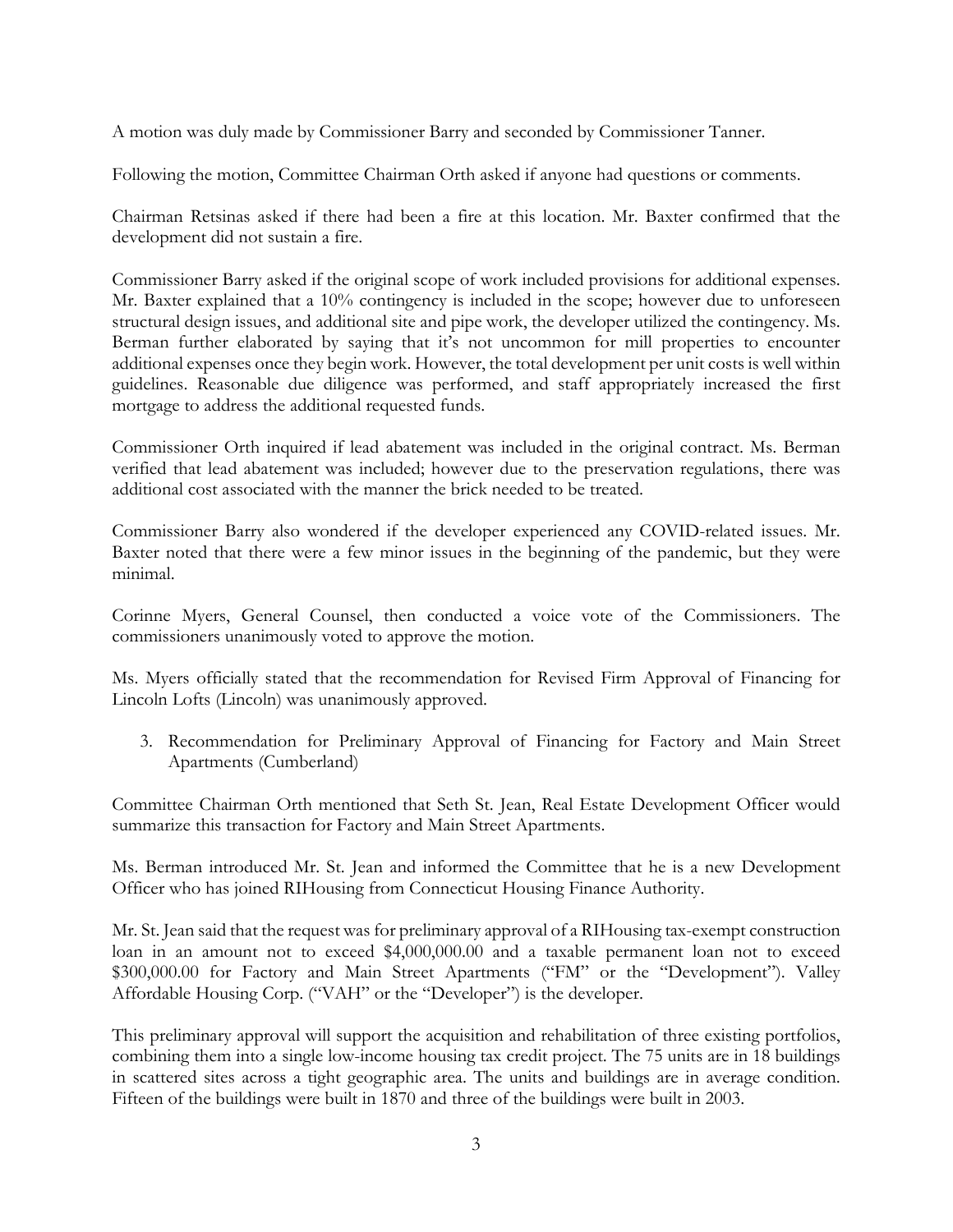VAH will undertake a moderate rehabilitation of the Development with both exterior and interior improvements. The scope of work for the renovation includes restoration of all deteriorated wood, metal, masonry, and concrete items. Other items will include an improved dumpster enclosure, addition of gutters and downspouts, and privacy fencing. Thirty of the units will receive new kitchen cabinets, and all bathrooms will have subfloors replaced and tile flooring installed.

The Developer will complete the acquisition and rehabilitation of the Development using the proceeds from this tax-exempt financing and the sale of LIHTCs, the taxable permanent loan, a preservation loan, a sponsor loan, and a seller loan. Michel Associates, LTD ("Michel") will be the syndicator purchasing the 4% LIHTCs at \$0.905 per credit.

There is approximately \$2,936,000.00 of existing debt on these properties comprised of first mortgages with both RIHousing and other lenders, RIHousing Targeted Loans, and State of Rhode Island Housing Resources Commission loans. The first mortgages will be paid off at closing, but the subordinate debt will be assumed by the new borrower entity. As part of the approval process, staff has determined that the Development and sponsor meet RIHousing's requirement for rollover of existing debt.

Following the presentation, Committee Chairman Orth asked for a motion and a second to recommend to the Board of Commissioners Preliminary Approval of Financing for Factory and Main Street Apartments (Cumberland).

A motion was made by Commissioner Barry and seconded by Commissioner Tanner.

Commissioner Orth noted that this entity is a smaller firm that works with medium sized deals and asked if staff had any reservations regarding competency. Ms. Berman acknowledged that it was a judgment call. Ms. Berman stated that Michel Associates is focused on smaller deals and has produced other viable developments.

Commissioner Barry asked how long the developer has been in business. Ms. Berman responded that they have been in business for over 20 years.

The Committee acknowledged that this project is difficult to fit into a specific category and speculated whether it would be simpler to supply a \$2 million preservation loan.

Ms. Berman and Ms. Ventura agreed with that concept, but unfortunately no federal source is yet available for this deal. Staff's strategy is to explore every deal for an opportunity to disburse anticipated federal funds efficiently and effectively. Ms. Berman also stated that staff has engaged in conversations with the developer to review all sources of revenue that are available. Once this transaction is completed, the financial structure will ultimately be streamlined into one debt for the portfolios.

Finally, Committee Chairman Orth touched on the bridge loan and asked about measures to mitigate risk. Ms. Berman confirmed that 15% of equity is required upfront along with requiring assignments of the contract and guarantee at closing. Ms. Berman also noted that the developer consistently completes projects on time and under budget.

Committee Chairman Orth suggested that staff consider a pay-in installment schedule for the bridge loan. Ms. Berman said she would take that suggestion under advisement.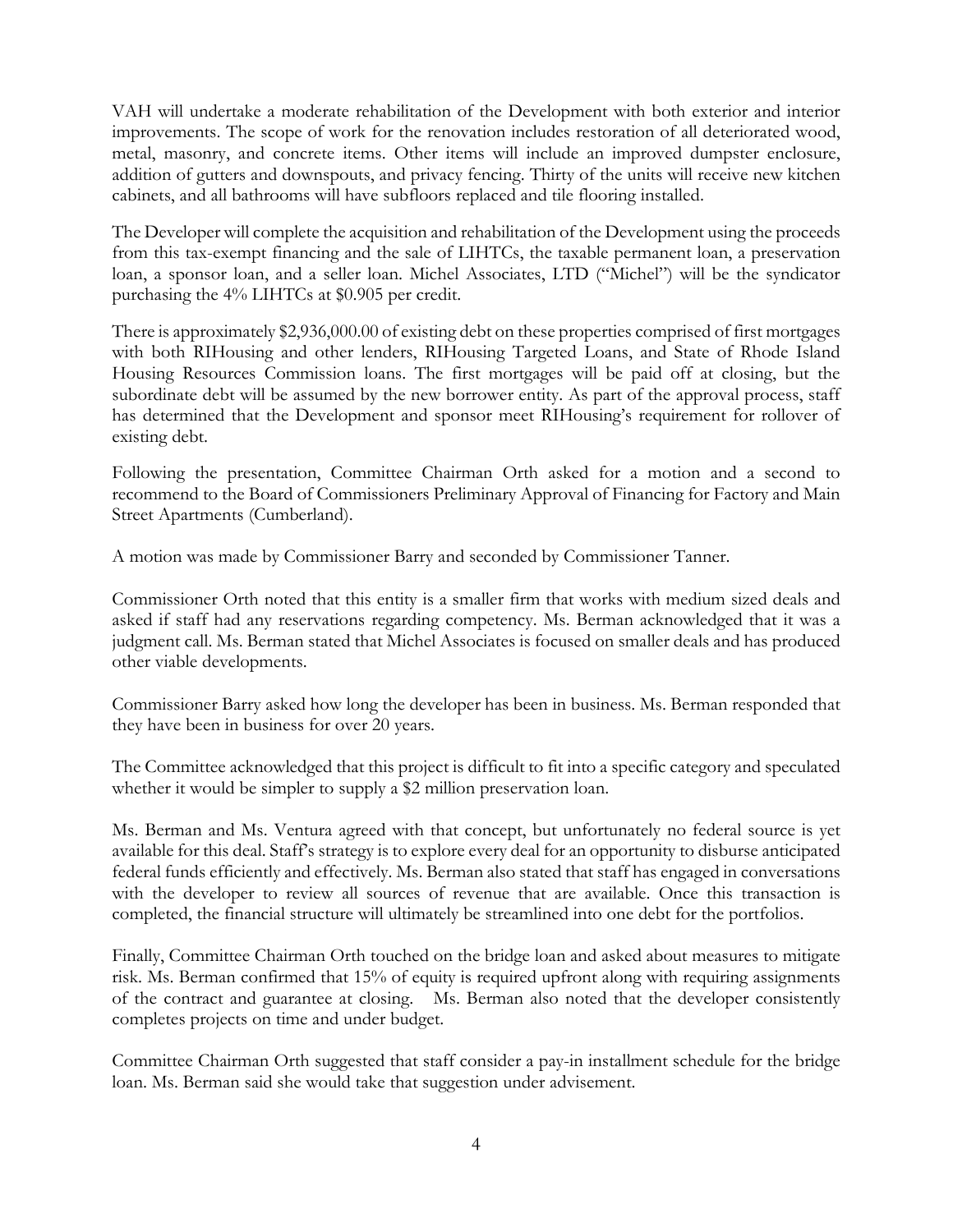There being no further discussion, Corinne Myers, General Counsel, then conducted a voice vote of the Commissioners. The Commissioners unanimously voted to approve the motion.

Ms. Myers then stated that the recommendation for Preliminary Approval of Financing for Factory and Main Street Apartments (Cumberland) unanimously was approved.

4. Recommendation for Firm Approval of Housing Trust Fund Program Funding for School Street Apartments (Central Falls)

Committee Chairman Orth introduced Lauren Farley, Senior Program Manager, who presented the request.

Ms. Farley said that this request is for firm approval of up to \$171,801.00 in Housing Trust Fund Program ("HTF Program") funding for School Street Apartments (the "Development"), a six-unit affordable housing development owned and operated by the Central Falls Housing Authority ("CFHA"). CFHA has partnered with ONE Neighborhood Builders ("ONB") to develop this property. School Street Apartments received preliminary approval for \$171,801.00 in HTF Program funds from RIHousing on September 17, 2020.

CFHA, in partnership with ONB, will construct a six-unit affordable housing development at 4 School Street in Central Falls. The new units will replace the existing two-unit building on the site, which will be demolished. Five units will be HOME Program-assisted. One one-bedroom unit will be HTFassisted, restricted to 30% area median income, and have a project-based voucher. The ongoing underwriting for the entire transaction revealed a small financing gap of approximately \$227,203.00. However, due to HTF program requirements, the proposed HTF funding must be committed prior to October 23, 2021. Therefore, staff requests firm approval of HTF Program funding in an amount not to exceed \$171,801.00; approval for the balance of the funding will be sought at a later date.

After the presentation, Committee Chairman Orth asked for a motion and a second to recommend to the Board of Commissioners Firm Approval of Housing Trust Fund Program Funding for School Street Apartments (Central Falls).

A motion was duly made by Commissioner Tanner and seconded by Commissioner Barry.

A short conversation followed where Commissioner Tanner inquired if the development is projectbased. Ms. Farley confirmed that fact.

Chairman Retsinas asked if the Developer is expanding its geographic reach. Ms. Farley mentioned that the Developer has projects in Central Falls and East Providence and is exploring other areas of opportunity.

Committee Chairman Orth wanted to know who owns the land. Ms. Farley explained that Central Falls Affordable Housing Corporation is the owner of the land. In follow-up the Committee Chairman wondered if there's a way to leverage their equity to close the gaps. Ms. Berman said she will inquire about the soft costs and the land cost.

Following the comments, Ms. Myers, General Counsel, conducted a voice vote of the Commissioners. The Commissioners unanimously voted to approve the motion.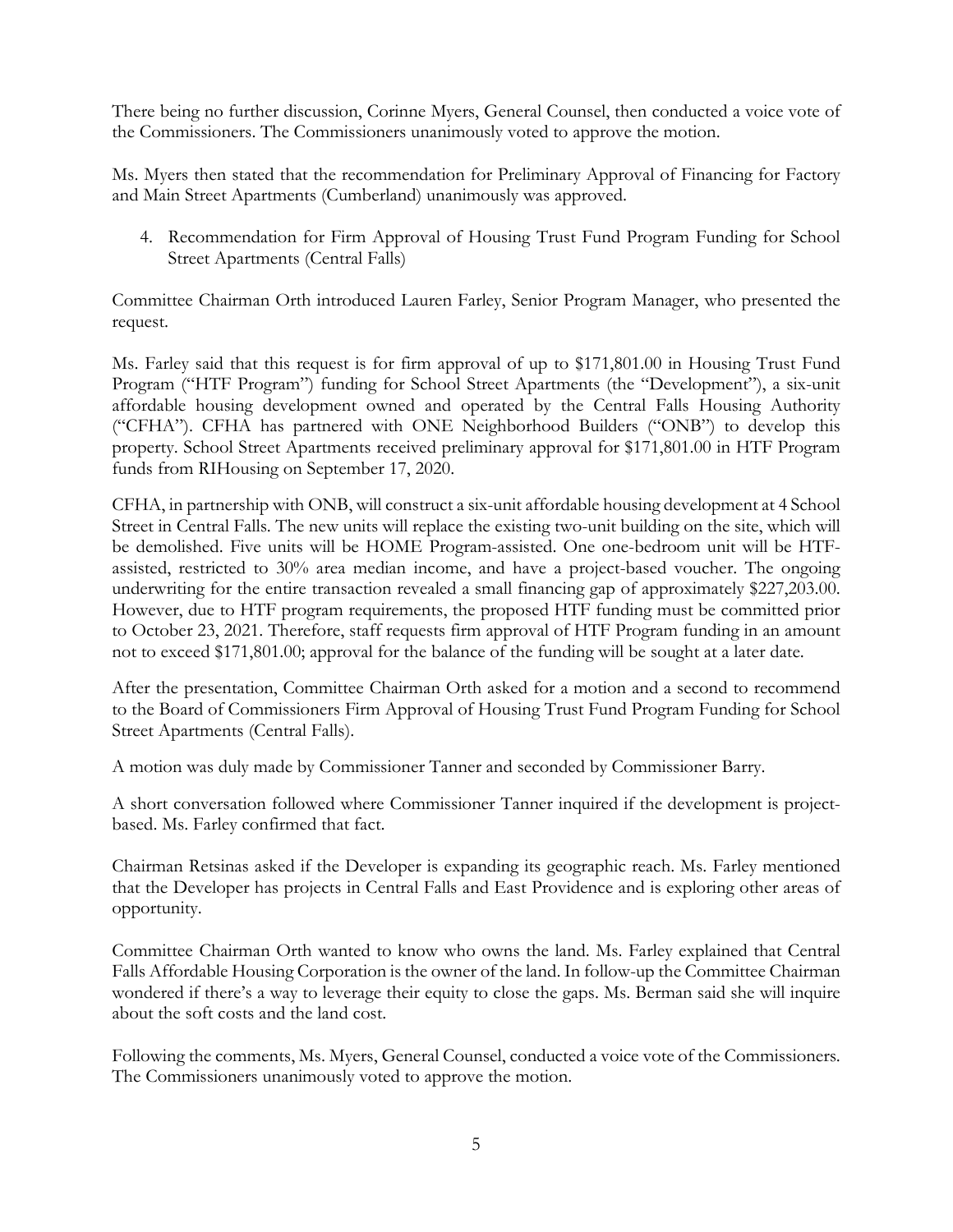Ms. Myers then stated that the recommendation for Firm Approval of Housing Trust Fund Program Funding for School Street Apartments (Central Falls) was unanimously approved.

- 5. Recommendation for Approval of Transfer of Physical Assets (TPA) for Newport Heights Phase 1A and Phase 1B (Newport)
	- a. Newport Heights Phase 1A (Newport)

Committee Chairman Orth invited Anne Berman, Director of Real Estate Development to give the presentation.

Ms. Berman prefaced the request by noting that it was purely an administrative matter and the recommendation for approval will be addressed in two (2) phases. Ms. Berman said that the development is an interesting mix of project-based and market rate units and both Phases are performing well.

Continuing, Ms. Berman said that this request is for approval of the transfer of the limited partnership interest in Newport Heights Phase 1A (the "Development"), an affordable housing development for families located in Newport.

The owner of the Development is Trinity Newport Limited Partnership. The current general partner of the development is Trinity Newport, Inc. and it holds a .01% interest in the partnership. The two current limited partners in the Development are Garnet LIHTC FUND XXXII, LLC, the investor limited partner, and Transamerica Affordable Housing, Inc., the special limited partner (collectively, the "Transferor"). Collectively, the Transferor holds a 99.99% limited partner interest. The Transferor intends to withdraw and sell its partnership interests to Trinity Financial Asset LLC, an entity jointly owned by James G. Keefe and Patrick A.T. Lee, both affiliates of the general partner (collectively, the "Transferees").

No new financing is currently anticipated. The Transferees are purchasing the partnership interest for \$1.00. The Transferees will assume all existing obligations encumbering the Development. The initial compliance period for the Development expired in 2019. Accordingly, the financial benefits of the tax credits and depreciation losses have been substantially realized by the Transferor. The transfer will coincide with the completion of the initial compliance period for the low-income housing tax credits.

The current property manager is Trinity Management LLC, an affiliate of the Transferees and Trinity Financial, Inc., the developer. No change in the management agent is contemplated.

After the presentation, Committee Chairman Orth asked for a motion and a second to recommend to the Board of Commissioners Approval of Transfer of Physical Assets (TPA) for Newport Heights Phase 1A (Newport).

A motion was duly made by Chairman Retsinas and seconded by Commissioner Barry.

Ms. Myers, General Counsel, then conducted a voice vote of the Commissioners. The commissioners unanimously voted to approve the motion.

Next, Ms. Myers stated that the recommendation to recommend to the Board of Commissioners the Approval of Transfer of Physical Assets (TPA) for Newport Heights Phase 1A (Newport) was unanimously approved.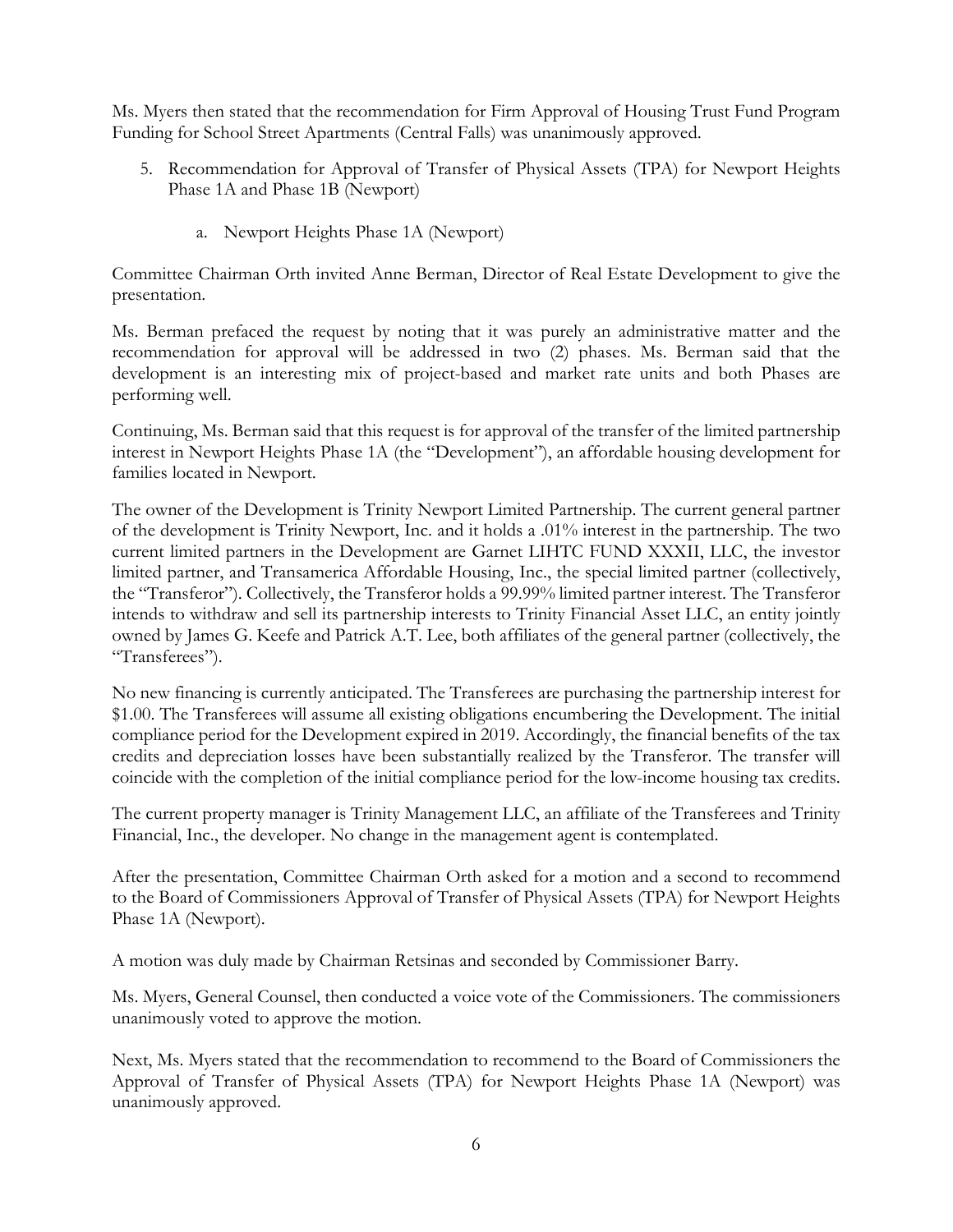b. Newport Heights Phase 1B (Newport)

Ms. Berman also reported on the request for the TPA for Phase 1B of Newport Heights.

As previously mentioned, Ms. Berman said that this request is for approval of the transfer of the limited partnership interest in Newport Heights Phase 1B, an affordable housing development for families located in Newport.

The owner of the Development is Trinity Newport Four Limited Partnership. The current general partner of the development is Trinity Newport Four, Inc. and it holds a .01% interest in the partnership. The two current limited partners in the Development are Garnet LIHTC FUND XXXII, LLC, the investor limited partner, and Transamerica Affordable Housing, Inc. the special limited partner (collectively, the "Transferor"). Collectively, the Transferor holds a 99.99% limited partner interest. The Transferor intends to withdraw and sell its partnership interest to Trinity Financial Asset LLC, an entity jointly owned by James G. Keefe and Patrick A.T. Lee, both affiliates of the general partner (collectively, the "Transferees").

No new financing is currently anticipated. The Transferees are purchasing the partnership interest for \$1.00. The Transferees will assume all existing obligations encumbering the Development. The initial compliance period for the Development expired in 2019. Accordingly, the financial benefits of the tax credits and depreciation losses have been substantially realized by the Transferor.

The current property manager is Trinity Management LLC, an affiliate of the Transferees and Trinity Financial, Inc., the developer. No change in the management agent is contemplated.

After the presentation, Committee Chairman Orth asked for a motion and a second to recommend to the Board of Commissioners Approval of Transfer of Physical Assets (TPA) for Newport Heights Phase 1B (Newport).

A motion was duly made by Chairman Retsinas and seconded by Commissioner Barry.

There being no discussion, Corinne Myers, General Counsel, then conducted a voice vote of the Commissioners. The commissioners unanimously voted to approve the motion.

Ms. Myers then officially stated that the recommendation for the Approval of Transfer of Physical Assets (TPA) for Newport Heights Phase 1B (Newport) was unanimously approved.

6. Discussion:

Committee Chairman Orth mentioned that before the Committee discussed the pipeline if there were any observations, questions, or updates that the Commissioners wanted to address.

Commissioner Tanner inquired on the status of the RentReliefRI program. Ms. Ventura announced that nearly \$50 million has been distributed to qualified applicants. Presently there are no new concerns. Staff is effectively paying out \$1 million daily which is a significant increase from previous distributions. Additionally, RIHousing has issued payment of \$16M to National Grid for utility arrearages. As applicants register for the program, National Grid will use the RentReliefRI payment to credit accounts.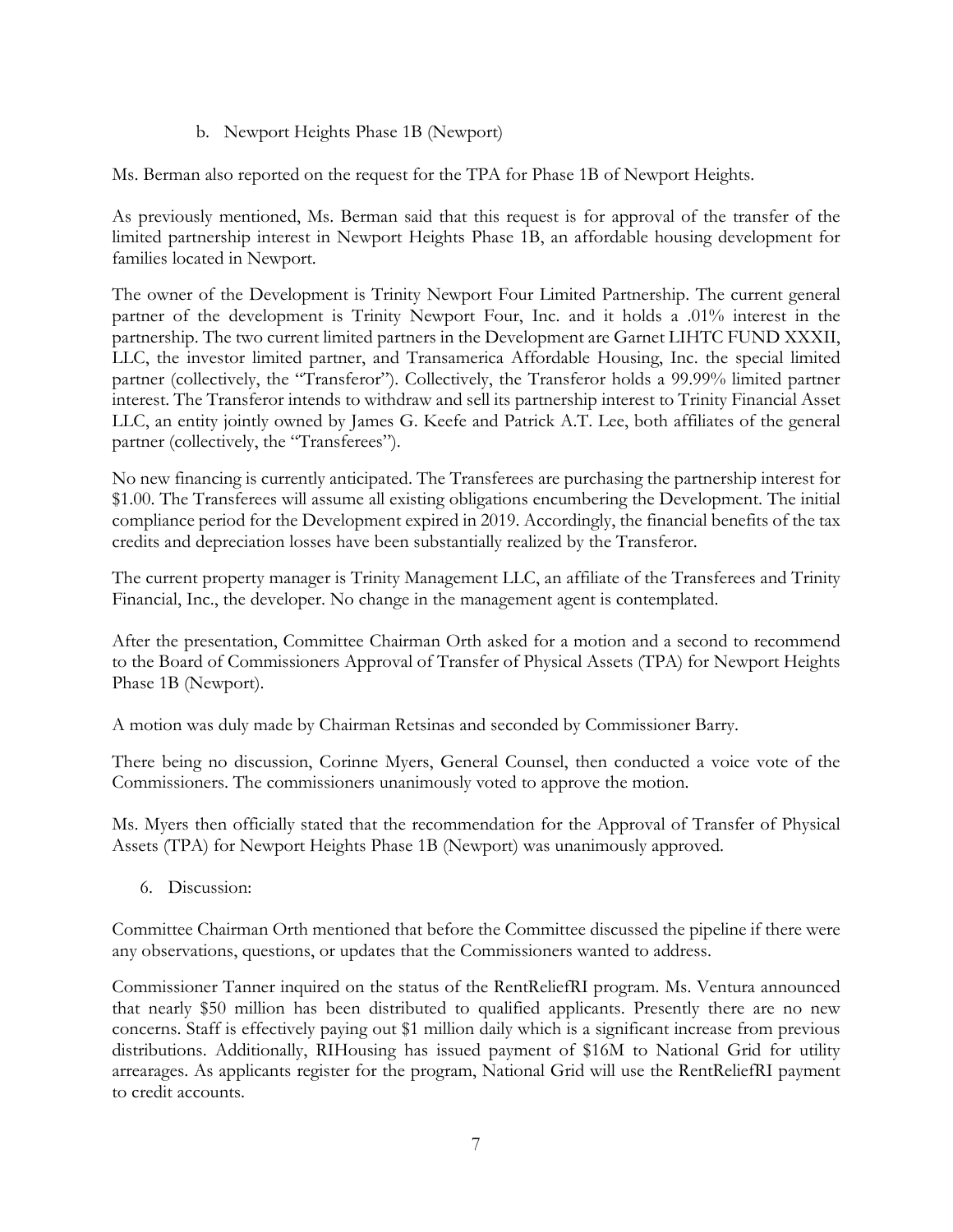Continuing, Ms. Ventura said that in recent weeks, staff has noticed an increase in efforts to defraud the program. The Corporation is coordinating with law enforcement and the DMV to investigate fraudulent licenses and potential identity theft. Presently, only a small number of payments have been dispersed on claims now believed to be fraudulent.

Efforts in community engagement, events and staffing in the court systems continues. Staff has noted high attendance at community events and is implementing a strategy to mitigate COVID concerns by instituting appointments for attendees.

Commissioner Barry wanted to know if the RentReliefRI payments are dispersed directly to the tenant or landlord. Ms. Ventura affirmed that the payments are directed to both the landlord and the tenant depending on circumstances. If the landlord does not cooperate when a tenant is seeking assistance, then those payments are remitted to the tenant.

Committee Chairman Orth asked if the Homeowner Assistance Fund Program has officially launched. Ms. Ventura responded that the program has not launched as RIHousing is waiting on Treasury's approval. Treasury has approximately 60 submissions pending review and is scheduling appointments with the State HFAs to review individual proposals. As of this meeting, RIHousing has not received notification for an appointment.

a. Pipeline Report

Following the RentReliefRI update, Ms. Berman provided a quick synopsis of the pipeline. Ms. Berman was pleased to share that the 2022 Qualified Allocation Plan approved by the Board of Commissioners in September has been signed by the Governor. She expressed her appreciation to staff and the IT department for working on a user-friendly platform for the applicants. Ms. Berman was delighted with the results and mentioned that staff will hold a training session with developers to familiarize them with the new system.

Ms. Berman reported that applications have been received for 4% deals, including one for 50 Washington Square. 50 Washington Square was one of the first tax credit transactions RIHousing funded.

Chairman Retsinas further elaborated that 50 Washington Square was originally built to accommodate interim housing at the Navy Y. The architect was based in Ohio and designed the development without ever visiting the actual site.

Furthermore, Ms. Berman noted that another worthy undertaking in the pipeline is a mill project in Woonsocket that incorporates workforce housing and tax credits.

Ms. Berman then informed the Committee that developers are beginning to experience challenges engaging professionals for activities such as environmental reports, engineering, and smaller architectural projects. In addition, staff is seeing longer lead times in receiving appraisals. These delays are beginning to result in disruptions to the development pipeline.

The Committee contemplated the reasons for the difficulty in locating and identifying surveyors, architects, and appraisers in this market. Ms. Berman opined that it's a supply issue, where there aren't enough vendors available to accommodate the volume of work being generated particularly from the private sector.